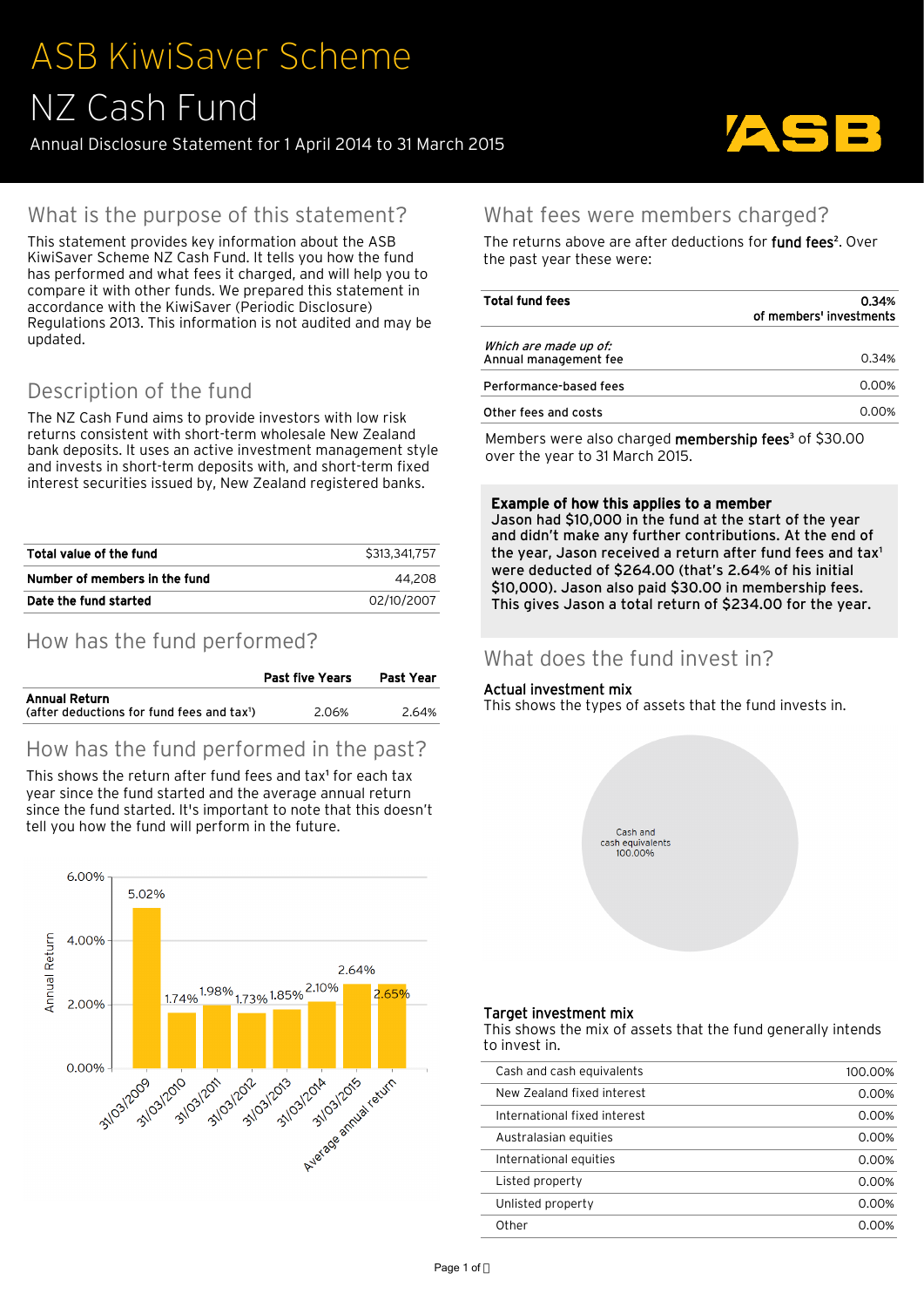| <b>Name</b> |                                          | Percentage of<br>fund net assets | <b>Type</b>               | Country     | <b>Credit rating</b><br>(if applicable) |
|-------------|------------------------------------------|----------------------------------|---------------------------|-------------|-----------------------------------------|
|             | Westpac Money Market Deposit Account NZD | 43.46%                           | Cash and cash equivalents | New Zealand |                                         |
|             | Certificate of Deposit RCD ASB 05/06/15  | 13.41%                           | Cash and cash equivalents | New Zealand | $AA-$                                   |
| 3.          | Certificate of Deposit RCD ASB 04/05/15  | 11.32%                           | Cash and cash equivalents | New Zealand | $AA-$                                   |
| 4           | ASB Bank Account NZD                     | 2.37%                            | Cash and cash equivalents | New Zealand |                                         |
| 5.          | Term Deposit ANZ NZD 04/06/15            | 1.31%                            | Cash and cash equivalents | New Zealand | $AA-$                                   |
| 6.          | Term Deposit ANZ NZD 05/06/15            | 1.31%                            | Cash and cash equivalents | New Zealand | $AA-$                                   |
|             | Term Deposit ANZ NZD 28/04/15            | 1.22%                            | Cash and cash equivalents | New Zealand | $AA-$                                   |
| 8           | Term Deposit Kiwibank NZD 10/06/15       | 1.22%                            | Cash and cash equivalents | New Zealand | $A+$                                    |
| 9           | Term Deposit ANZ NZD 11/05/15            | 1.22%                            | Cash and cash equivalents | New Zealand | $AA-$                                   |
| 10          | Term Deposit ANZ NZD 02/06/15            | 1.21%                            | Cash and cash equivalents | New Zealand | $AA-$                                   |

The top 10 investments make up 78.05% of the fund.

See [asb.co.nz](https://www.asb.co.nz/kiwisaver/downloads/periodic-disclosure/2015/NZ_Cash_Fund/NZ_Cash_Fund_Annual_Disclosure.csv) for a full list.

#### Key personnel

This shows the directors and employees who have the most influence on the investment decisions of the fund.

| Name |                   | <b>Current Position</b>          | Time in current position | Previous or other position                                         | Time in previous or other<br>position |
|------|-------------------|----------------------------------|--------------------------|--------------------------------------------------------------------|---------------------------------------|
|      | Jonathan Beale    | Investment Committee<br>member   | 8 months                 | General Manager Wealth,<br>ASB Bank (current position)             | 9 months                              |
|      | Graeme Edwards    | Investment Committee<br>member   | 3 years 3 months         | General Counsel, ASB Bank<br>(current position)                    | 7 years, 9 months                     |
|      | John Smith        | Investment Committee<br>member   | 3 years, 9 months        | Head of Managed Funds,<br>ASB Bank (current position)              | 2 years, 9 months                     |
| 4    | Nicholas Stanhope | Investment Committee<br>member   | 1 year                   | Executive GM Wealth &<br>Insurance, ASB Bank<br>(current position) | 1 year                                |
|      | 5 Gavin Walker    | Investment Committee<br>Chairman | 8 months                 | Chairman, ASB Bank<br>(current position)                           | 3 years, 7 months                     |

## Further information:

#### Electronic disclosure of this information

Most of the information contained in this statement, including some additional information, is available in a spreadsheet at [asb.co.nz](https://www.asb.co.nz/kiwisaver/downloads/periodic-disclosure/2015/NZ_Cash_Fund/NZ_Cash_Fund_Annual_Disclosure.csv).

Notes.

- <sup>1</sup> Returns in this statement are after tax at the highest prescribed investor rate (PIR) of tax for an individual New Zealand resident. Your tax rate may be lower.
- ² Fund fees are fees charged as a percentage of a member's interest in the fund (i.e. as a percentage of their KiwiSaver account balance). As required by the KiwiSaver (Periodic Disclosure) Regulations 2013, the fund fees shown in this statement are calculated as a percentage of the average net asset value of the fund for the year to 31 March 2015. This differs from the method used to calculate and pay the fund's investment management fee. For more information on the fund's investment management fee, see the ASB KiwiSaver Scheme investment statement.
- ³ Membership fees are the fixed dollar charges for membership in the KiwiSaver scheme. If you invest in more than one fund, the membership fee is charged proportionately across the ASB KiwiSaver Scheme funds you invest in according to your interest in each fund. ASB Group Investments Limited may waive or reduce the membership fee for any member or group of members. For more information on membership fees, refer to the information on administration fees in the ASB KiwiSaver Scheme investment statement.

For more information, see the ASB KiwiSaver Scheme investment statement. Interests in the Scheme are issued by ASB Group Investments Limited, a wholly owned subsidiary of ASB Bank Limited. Neither ASB Bank Limited nor any other person guarantees the interests in the Scheme.